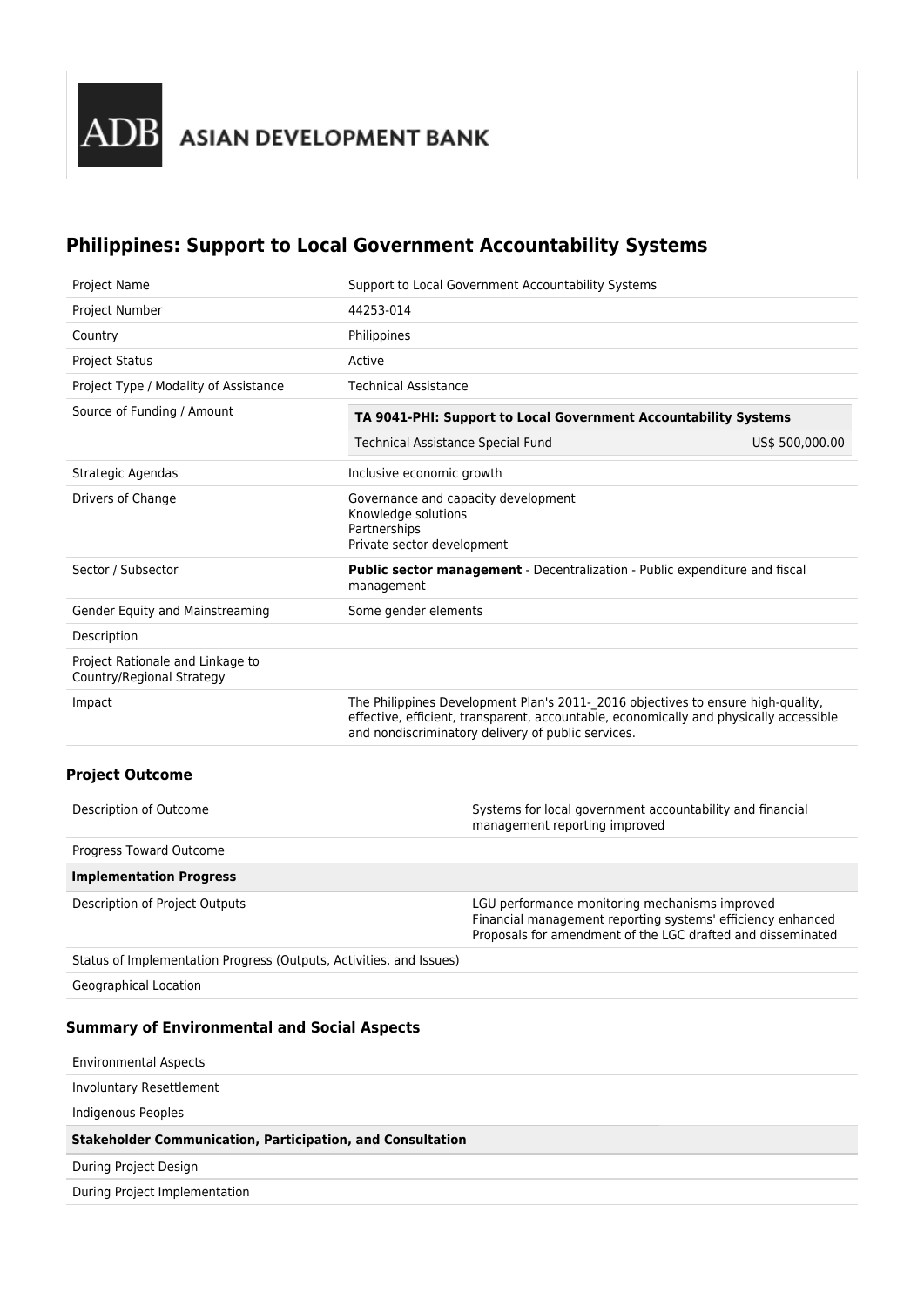## **Business Opportunities**

Services

Consulting The TA will provide a mix of individual and firm consulting inputs to deliver the activities outlined.

A total of 11 person-months of international input and 53 person-months of national consultants will be delivered. A Team Leader will be recruited to provide specialized technical input into all activities, coordinate the inputs of the different consultants and serve as first counterpart to the different agencies.

For output 1, a Monitoring and Evaluation expert will provide technical assistance on the re-design of the LGPMS and its integration with other tools, thus guiding software and system development. An IT firm will be engaged, using Fixed Budget Selection, to develop the software packages for the re-design LGPMS, including the core system functionalities and additional modules needed. Maintenance of the system and al roll-out activities will be supported by the DILG. Lump-sum, output-based contracts will be used as a preferred option. Proceeds of the TA will be disbursed in line with Technical Assistance Disbursement Handbook (2010 as amended from time to time). Purchase of equipment will be done in accordance with ADB's Procurement Guidelines (2015 as amended from time to time). All equipment will be turned over to the EA upon completion of TA activities.

The drafting of a roadmap for the integration of the several financial reporting systems for LGUs under output 2 will be led by the Lead Team Leader and a Senior National Local Public Financial Management expert, who will produce a technical assessment of current systems and develop proposals for simplification and improvement.

For output 3, the Team Leader will lead the preparation of all activities under this output, assisted by a pool of national and international decentralization experts, which will provide on-demand support to the dissemination of the proposals for amendment of the code, the drafting of bills, and inputs to the drafting of an engagement note on local government reforms for the next administration.

## **Responsible Staff**

| Responsible ADB Officer    | Boothe, Robert A.                                                                                                                                             |
|----------------------------|---------------------------------------------------------------------------------------------------------------------------------------------------------------|
| Responsible ADB Department | Southeast Asia Department                                                                                                                                     |
| Responsible ADB Division   | Public Management, Financial Sector and Trade Division, SERD                                                                                                  |
| Executing Agencies         | Department of Interior and Local Government<br>4th Floor, A. Francisco Gold Condominium<br>II, EDSA cor. Mapagmahal St.,<br>Diliman, Quezon City, Philippines |

#### **Timetable**

| Concept Clearance          | 29 Sep 2015                |
|----------------------------|----------------------------|
| Fact Finding               | 01 Sep 2015 to 21 Sep 2015 |
| MRM                        | -                          |
| Approval                   | 10 Dec 2015                |
| <b>Last Review Mission</b> | $\overline{\phantom{a}}$   |
| Last PDS Update            | 15 Dec 2015                |

## **TA 9041-PHI**

| <b>Milestones</b> |                     |                         |                 |                          |                |  |
|-------------------|---------------------|-------------------------|-----------------|--------------------------|----------------|--|
| <b>Approval</b>   | <b>Signing Date</b> | <b>Effectivity Date</b> | <b>Closing</b>  |                          |                |  |
|                   |                     |                         | <b>Original</b> | <b>Revised</b>           | <b>Actual</b>  |  |
| 10 Dec 2015       | 26 Jan 2016         | 26 Jan 2016             | 30 Sep 2017     | $\overline{\phantom{0}}$ | $\blacksquare$ |  |

| <b>Financing Plan/TA Utilization</b> |                           |      |      |                                 |      | <b>Cumulative Disbursements</b> |            |  |             |          |
|--------------------------------------|---------------------------|------|------|---------------------------------|------|---------------------------------|------------|--|-------------|----------|
| <b>ADB</b>                           | Cofinancing   Counterpart |      |      |                                 |      | Total                           | Date       |  | Amount      |          |
|                                      |                           | Gov  |      | Beneficiaries   Project Sponsor |      | <b>Others</b>                   |            |  |             |          |
| 500,000.00                           | 0.00                      | 0.00 | 0.00 |                                 | 0.00 | 0.00                            | 500.000.00 |  | 10 Dec 2015 | 3.120.46 |

| Project Page            | https://www.adb.org/projects/44253-014/main                         |  |
|-------------------------|---------------------------------------------------------------------|--|
| Request for Information | http://www.adb.org/forms/request-information-form?subject=44253-014 |  |
| Date Generated          | 06 July 2017                                                        |  |

ADB provides the information contained in this project data sheet (PDS) solely as a resource for its users without any form of